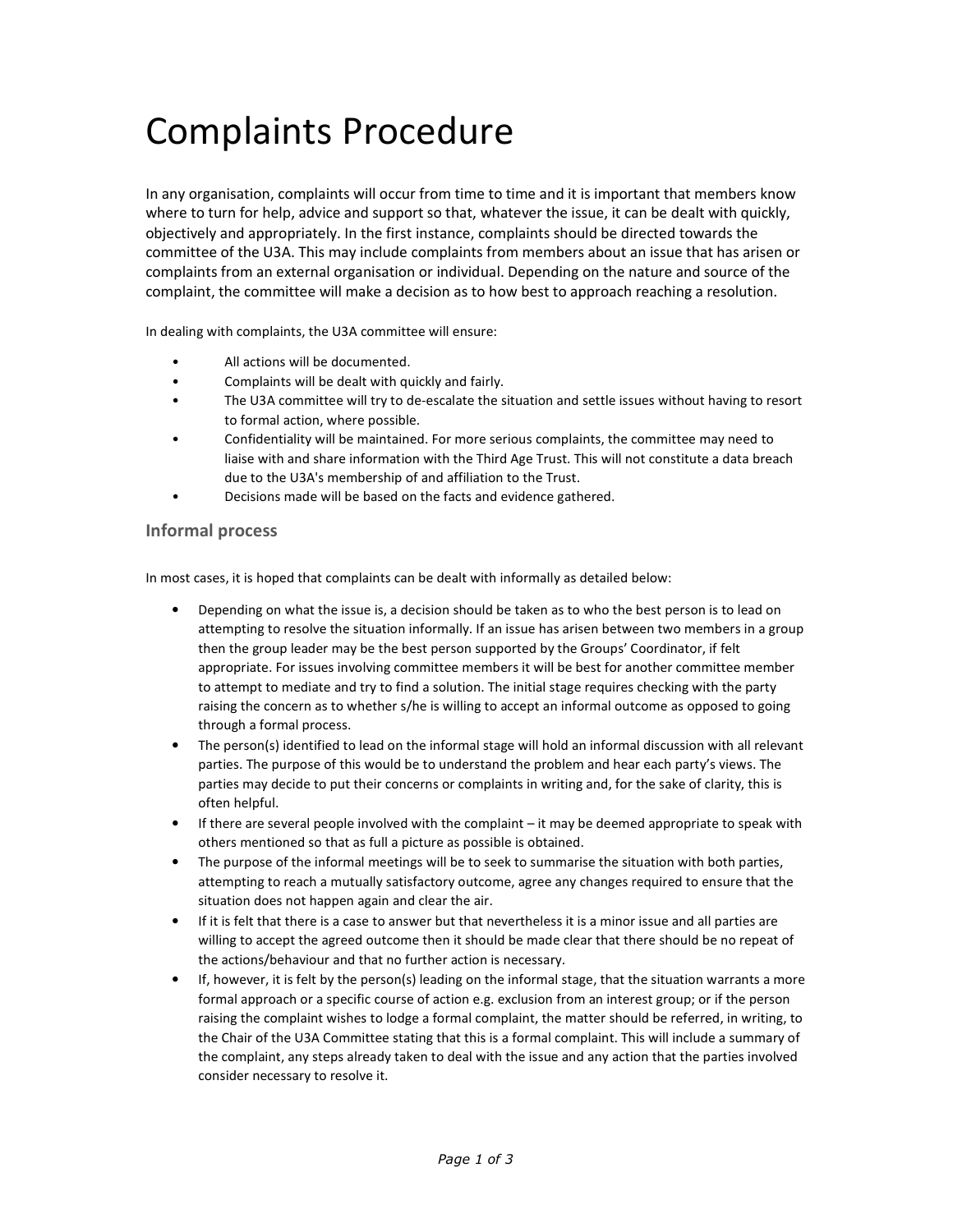## **Formal process**

Where someone wishes to raise a formal complaint, s/he will be asked to put the complaint in writing providing as much information as is relevant and giving specific dates and times – where possible. The complainant should also be asked as to what outcome they are hoping to achieve by making the complaint, for example, whether they would be prepared to accept an apology. Explain to the complainant that whilst their desired outcome forms part of their complaint, they need to be aware that there are no guarantees as to what the likely outcome will be.

The committee will appoint a Trustee who acts as the designated Trustee for managing complaints. The committee may also contact the Third Age Trust and request support from the Regional Trustee, a Trust volunteer and/or National Office staff. The committee will inform the complainant that additional support has been requested and the reasons why.

A letter or email will be sent to the complainant confirming receipt of the complaint and

- if the complaint is deemed to be a grievance the letter should confirm that the grievance procedure will be followed.
- if the complaint is deemed to be a disciplinary then the disciplinary procedure will be followed.
- if the complaint is deemed to not involve a grievance or disciplinary matter then the following process will be undertaken.

The Chair will appoint either one or two people to lead on the investigation. This will include gathering information and conducting interviews related to the complaint. The person(s) against whom the complaint has been made will be informed about the basis of the complaint This will include the letter of complaint and any supporting documentation or other member statements. The result of these investigations must not be disclosed to any other Trustees at this stage, in order to not bias any appeal.

The Chair will appoint a subcommittee of three committee members to hear the complaint.

The timetable for the date of the meeting to hear the complaint will be short, within 14 days. The subcommittee will then consider the matter, taking into account any mitigating circumstances and agree what action to take. This could include, for example, a change of procedures, a change of venue for monthly meetings or whatever outcome is deemed the most appropriate as a solution.

#### **Decision**

The subcommittee decision will be communicated in writing to both the member or Trustee who raised the complaint and the member or Trustee against whom the complaint has been made. Both parties will be informed as to the outcome of the investigation in respect of whether the complaint has been upheld or not upheld.

If the complaint has been upheld, the letter will also specify what action will be taken as a result.

## **Right of appeal**

A right of appeal should be offered providing it is lodged within a 7 day period from the date of the subcommittee decision being provided to the complainant and the member or Trustee against whom the complaint has been made. The appeal needs to be lodged in the form of a written representation for the committee to consider. An appeal can be lodged either by the person who made the complaint or by the person against whom the complaint has been made.

The appeal can include a request for a right of reply as well as written representations.